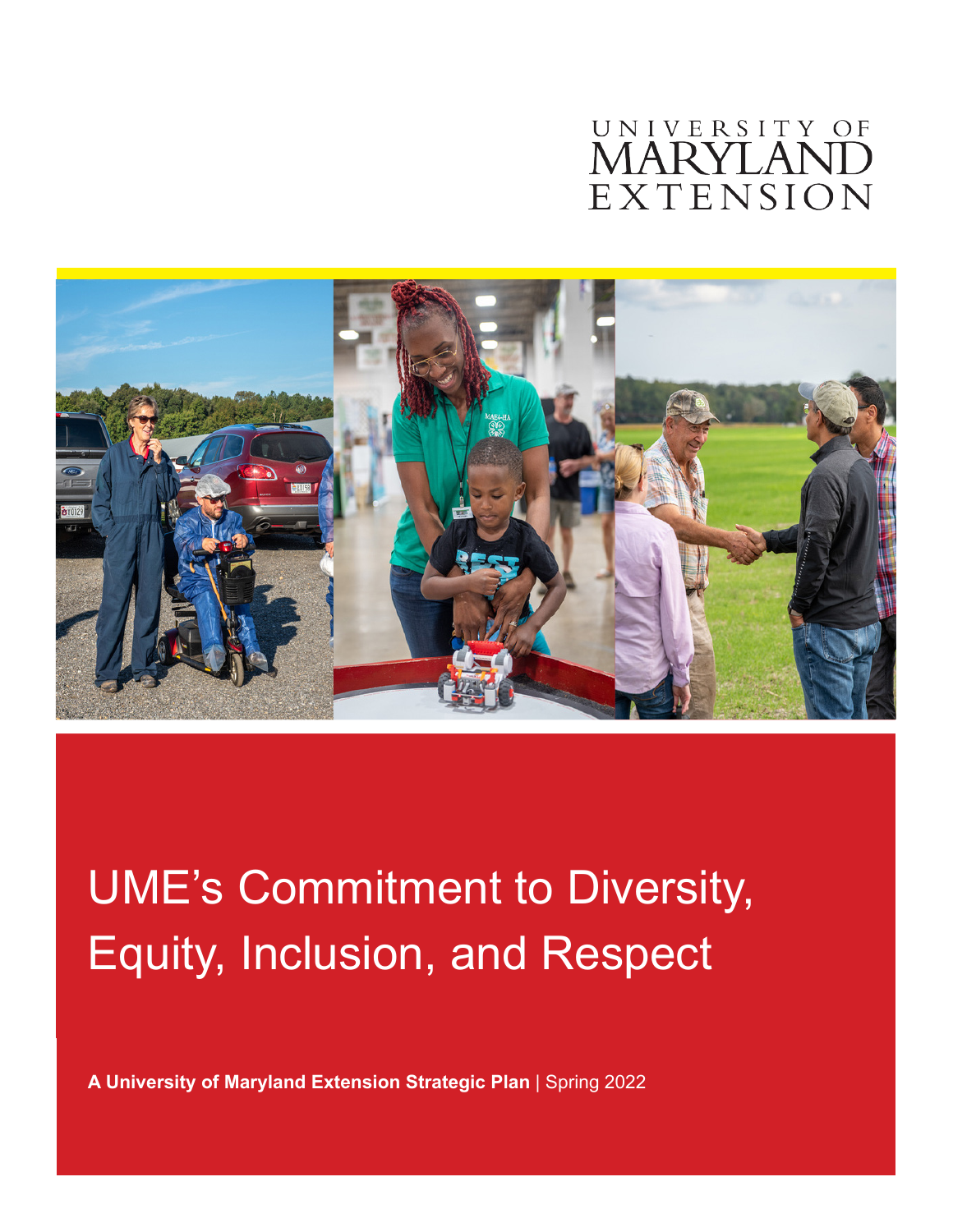## **UNIVERSITY OF MARYLAND EXTENSION Diversity, Equity, Inclusion, and Respect (DEIR) Goals and Priorities**

*This document is designed based on several activities undertaken by the UME DEIR taskforce. It will serve as a living document, as we continue to refine and enhance our DEIR strategies and align our priorities with the University of Maryland and College of Agricultural and Natural Resources' DEIR activities.*

# **Contents**

| DEIR Task Force Members for University of Maryland Extension3           |
|-------------------------------------------------------------------------|
|                                                                         |
|                                                                         |
|                                                                         |
|                                                                         |
| Goal #1: A UME culture and environment that is inclusive and values all |
|                                                                         |
| Goal #2: A workforce that represents the diverse needs of the state11   |
| Goal #3: Expand access to underserved and underrepresented audiences by |
| increasing programmatic accessibility and decreasing barriers 13        |
|                                                                         |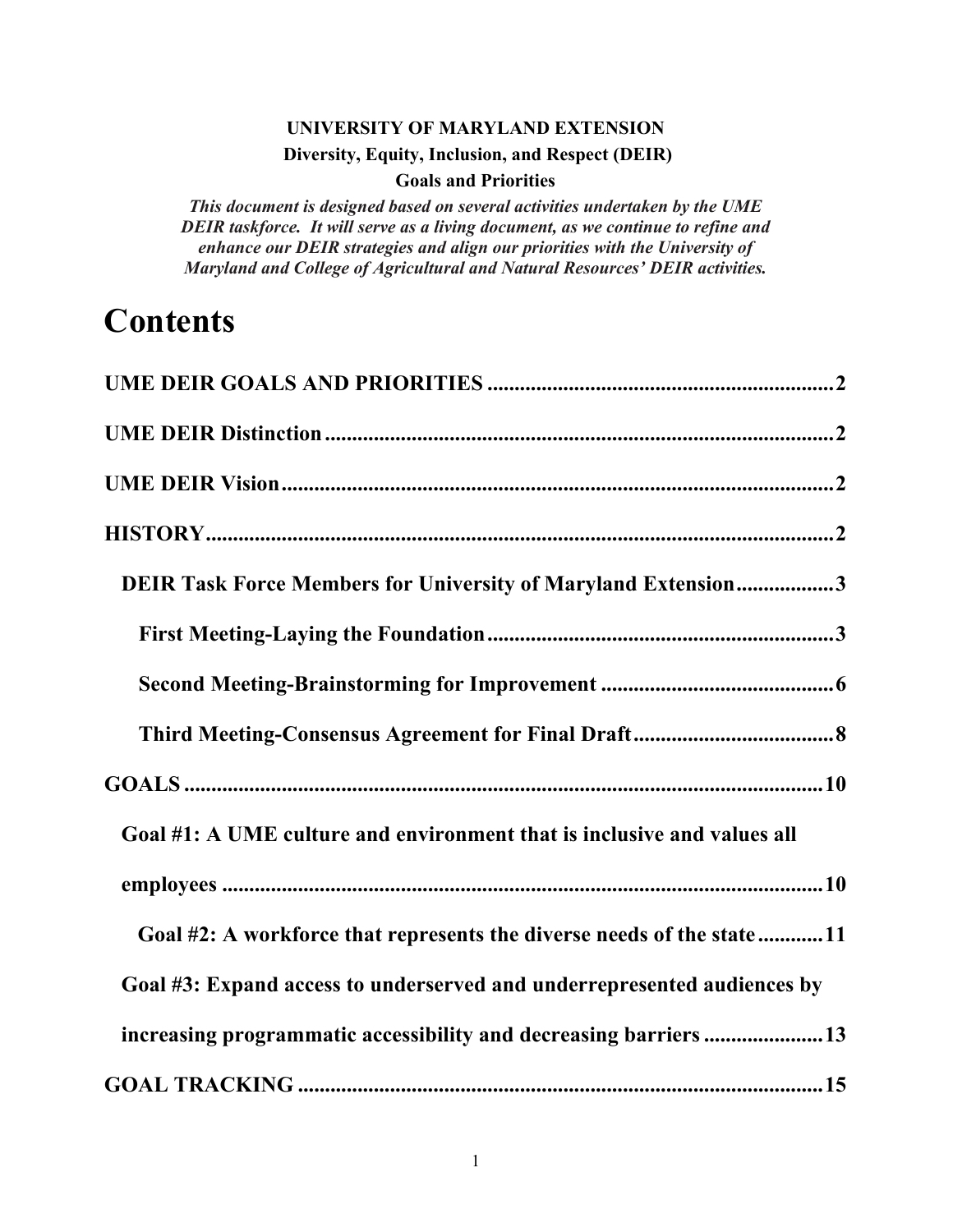#### <span id="page-2-0"></span>**UME DEIR GOALS AND PRIORITIES**

University of Maryland Extension (UME) is a statewide, non-formal education system within the College of Agriculture and Natural Resources at University of Maryland, College Park and the University of Maryland Eastern Shore.

UME educational programs and problem-solving assistance are available to citizens and are based on the research and experience of land-grant universities such as the University of Maryland, College Park.

In Maryland, UME employs approximately 200 faculty and 200 support staff and contractual employees located at the University of Maryland, College Park; University of Maryland Eastern Shore; 23 counties; Baltimore City; and four research and education centers. Many academic department faculty members located on the College Park and Eastern Shore campuses have joint appointments with UME. These joint appointments promote the exchange of knowledge between the universities and among academic specialties.

#### <span id="page-2-1"></span>**UME DEIR Distinction**

UME, as a statewide non-formal education system, is committed to embedding our DEIR goals, practices, and behaviors as key principles in our operational structure, communication delivery, and outreach mechanisms to meet the needs of Marylanders. UME's purpose is to provide leading and exceptional applied research and educational programming to all individuals and adopt our College of Agriculture and Natural Resources roadmap to change the lives of our community, faculty, staff, and stakeholders – one learner at a time.

#### <span id="page-2-2"></span>**UME DEIR Vision**

- UME is an inclusive entity within AGNR that respects and values differences, supports and creates opportunities to capitalize on those differences, fostering an environment that makes us better educators, employees, and volunteers.
- DEIR is integrated into all of UME and is the foundation for carrying out our mission, reaching broader audiences, and assuring our service and delivery reach every corner of the state.
- UME audiences, volunteers, and employees reflect the general population and our ability to meet a wide array of needs.

#### <span id="page-2-3"></span>**HISTORY**

<span id="page-2-4"></span>Following the creation of AGNR's DEIR vision, a task force was formed at UME to systematically understand the multifaceted need of our stakeholders. Initial draft for consideration was developed by UME Senior Administration, a representative of Area/City Extension Directors, and the AGNR Compliance Officer. Below are the members of the task force.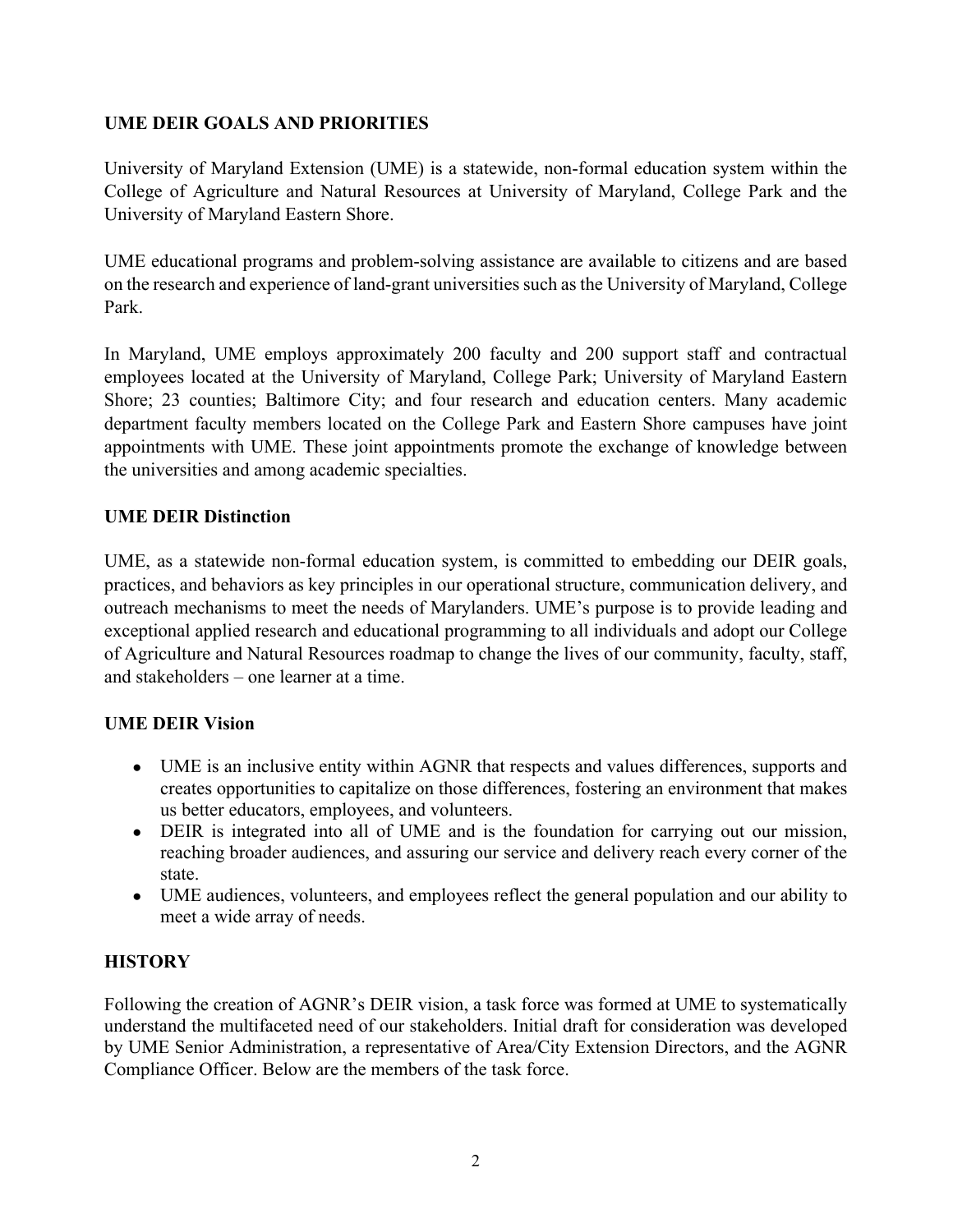| <b>Jeff W. Howard</b><br>1.                  | <b>Senior Administration Liaison</b> |
|----------------------------------------------|--------------------------------------|
| 2.<br><b>Aly Valentine</b>                   | <b>Senior Administration Liaison</b> |
| 3.<br><b>Joy Rafey, ENR</b>                  | <b>Staff</b>                         |
| 4.<br><b>Terry Serio, FCS</b>                | <b>PTK</b>                           |
| 5.<br><b>Mariah Dean, ENR</b>                | <b>PTK</b>                           |
| <b>Jean Burchfield, ENR</b><br>6.            | <b>Staff</b>                         |
| 7.<br><b>Karen Basinger, FCS</b>             | <b>PTK</b>                           |
| <b>Michael Elonge, FCS</b><br>8.             | <b>Faculty</b>                       |
| <b>Luke Macaulay, ENR</b><br>9.              | <b>Faculty</b>                       |
| <b>Jessica Mellon, 4-H</b><br>10.            | <b>PTK</b>                           |
| <b>Vernelle Mitchell-Hawkins, 4-H</b><br>11. | <b>Faculty</b>                       |
| 12.<br>Sarah Hirsh, AG                       | Faculty                              |
| <b>Rose Greene Colby, 4-H</b><br>13.         | <b>Staff</b>                         |
| <b>Susan Harrison, AG</b><br>14.             | <b>PTK</b>                           |
| <b>Dhruti Patel, FCS</b><br>15.              | <b>Faculty</b>                       |
| Lee Ann Schnappinger Bridgman,<br>16.        | <b>Staff</b>                         |
| <b>Eastern Shore</b>                         |                                      |
| 17.<br><b>Janet I. Sefton 4-H</b>            | <b>Staff</b>                         |
| 18.<br>Jon H. Traunfeld, ENR                 | <b>Faculty</b>                       |

## **DEIR Task Force Members for University of Maryland Extension**

#### <span id="page-3-0"></span>**First Meeting-Laying the Foundation**

Questions such as, "What does DEIR mean to you? What is your sense of its meaning to colleagues and volunteers?", "What are some of the challenges you may envision, both within and outside of Extension, as we consider this work.", "What do you envision as some foundational needs of the Organization as we enhance our DEIR focus?", "As we consider shifting the culture Extension to a more inclusive Organization, what does that vision look like? How will we recognize that we have begun to evolve to a more inclusive Organization?", etc. garnered in-depth discussions on the topic.

We would like to highlight some of the qualitative quotes that we received as part of the response to each of the questions mentioned above.

#### *What does DEIR mean to you? What is your sense of its meaning to colleagues and volunteers?*

"Some colleagues see diversity equity and inclusion efforts as a euphemism for antiwhite discrimination. Some also see it as a dilution of merit-based approaches by giving a preferential treatment to people based on external appearances."

"Equity use to mean fair/impartial but now mean providing support to lift others up. Inclusion: a common humanity issue of Non-Judgement. Respect the Golden Rule."

"Bringing different perspectives, skills and knowledge. Providing and equitable environment, resources to grow for all. Respect for one another."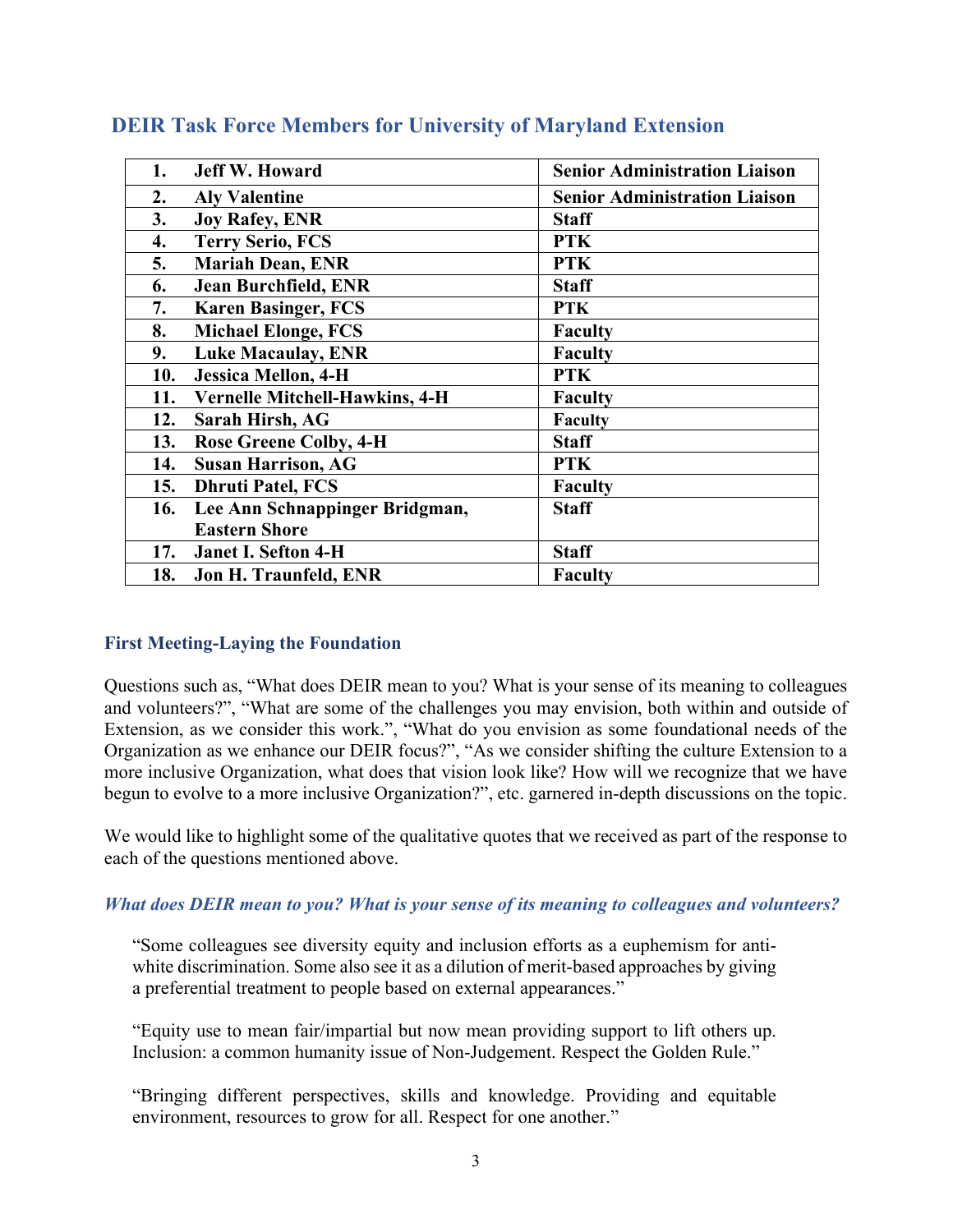"How do we already implement these tenets at UME? Can we expand on our definitions by giving examples of steps that have already occurred? Recommend conducting inventory of our actions/steps and elaborate."

"We serve all no matter your background. Different dimensions Diversity wheel, Equity to make sure everyone is successful. Inclusivity is celebrating diversity instead of checking off a box. Encouraging differences of opinions and thoughts as well as engaging and welcoming them. Education and learning to learn and accept each other and learning through their stories."

"DEIR the "oxygen" for us to view and engage with our UME family and then to extend that to how we work with our clientele. Best strategies should drive us and challenge us individually and collectively. It is the foundation of any successful organization. Therefore, when we think of and communicate with other, there are DEIR principles we need to consider in all that you do."

#### *What are some of the challenges you may envision, both within and outside of Extension, as we consider this work.*

"Resistance and fear of change among volunteers that have been involved with Extension for a number of years in some areas of the state. How we introduce and explain ourselves can make a difference."

"Training, funding and resources-Give access to interpreters, sign language expert for materials and resources (explore on campus department) -Website challenges. How are we creating web content to enhance inclusivity-Using common language to enhance diversity that is common for all."

"BIASES attached to DEIR considerations need to be considered and addressed with sensitivity and respect with the goal of bringing everyone onto the same page. Yet be cautious about labeling groups and assigning biases based on demographics."

"Acknowledge that we exist in a world of systematic discrimination. There have been decades of systematic discrimination thus we start on an uneven playing field due to differing viewpoints."

"It is critical that this be an organic and intentional structure in order to create opportunities for buy-in from all."

"We need to examine what other experiences are when we work with new outreach, consider access issues, abilities geography education, economic opportunities etc. If one has not been raised with opportunities, it may be difficult to engage in new experiences. How do we reach people in that situation?"

*What do you envision as some foundational needs of the Organization as we enhance our DEIR focus?*

"We need more understanding of language needs across the state and individual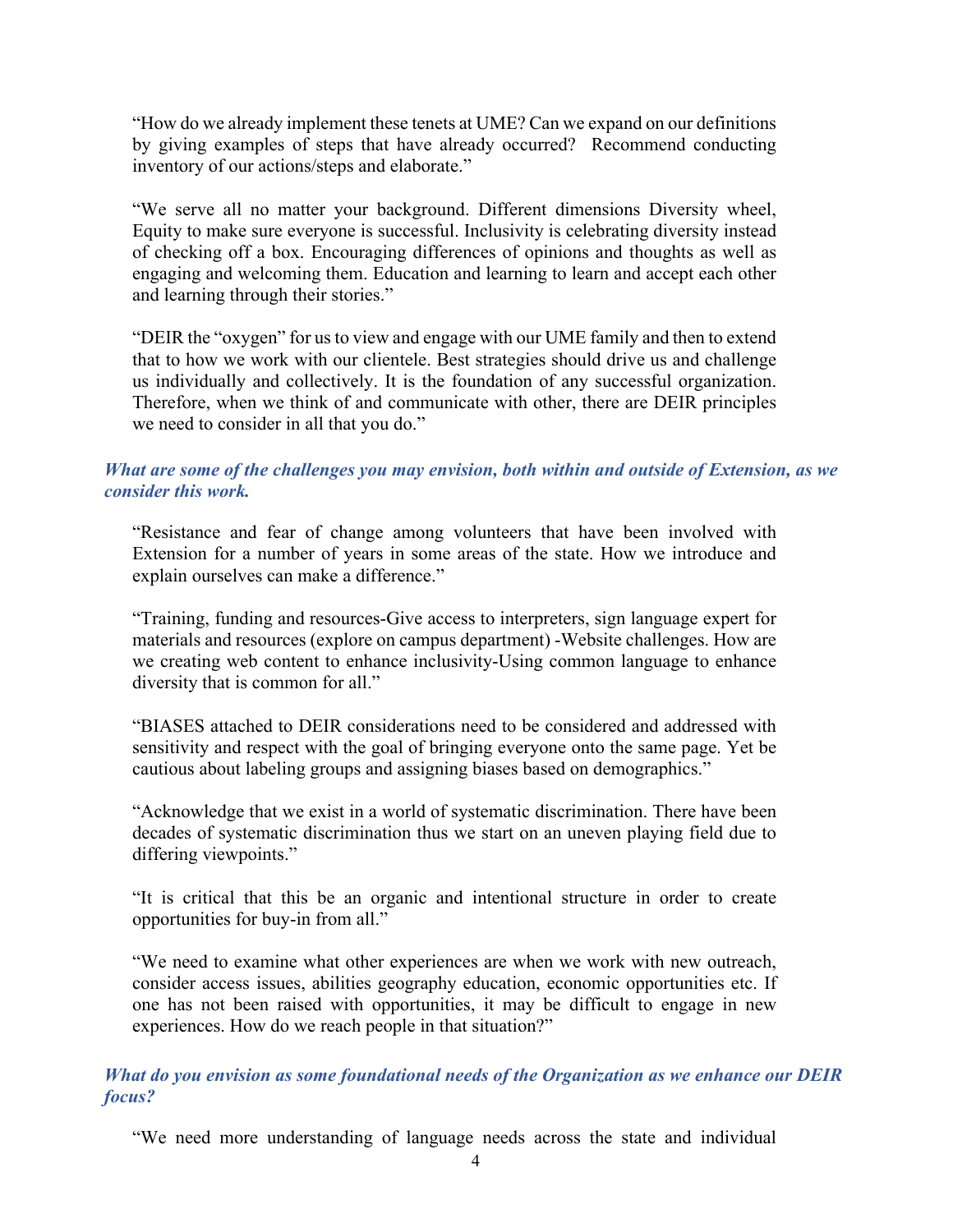programs need access to MULTI-LINGUAL materials, therefore UME needs translators and staff/resources to produce the materials."

"What kind of education, training and resources are needed to address the needs that have been identified."

"Educational background of our Educators through more diverse UME hires-our educators/staff should look like the population of Maryland."

"Identify the underlying issues that need to be addressed. Things that are lacking to embrace.

Importance of finding universal tools to welcome all, some materials may make some people feel welcome, but others feel unwelcome."

"Develop toolkits and checklists for UME to use with constituents."

"Foundational needs include Teams to be respectful of one another, not just concerned with individual needs and accomplishments; there is a foundational need to move from competition to recognition. More inclusive hiring, training for faculty and staff on DEIR. Training our volunteers in DEIR. How do we engage voices from all levels? Support at the administrative level. Communication is critical; What is DEIR; What does it mean for our department? How do we communicate this to Advisory Boards, community partners and stakeholders?"

#### *As we consider shifting the culture Extension to a more inclusive Organization, what does that vision look like? How will we recognize that we have begun to evolve to a more inclusive Organization?*

"The importance of universal nature of outreach, that we consider all different groups and how things can be interpreted to ensure that all people feel welcome."

"Onboarding now includes DEIR training but existing faculty/staff need to receive this training as well."

"Set intentional goals for diversity and program reach. We will know we have evolved by reviewing our UMERS data and see a shift in reach to clientele that we do not serve. We should also be seeing a greater reach and depth and breadth in our partners."

"Define METRICS ahead of time to we have data points to aspire to that we track through real time data collection/display."

"Value Qualitative data as well as quantitative data and find a way to capture that qualitative data. Establish/refine anecdotal reporting."

"Creating a culture in the organization that is empowering to all of us, helps us to grow as individual and organization, have sophisticated system and resources to provide to them."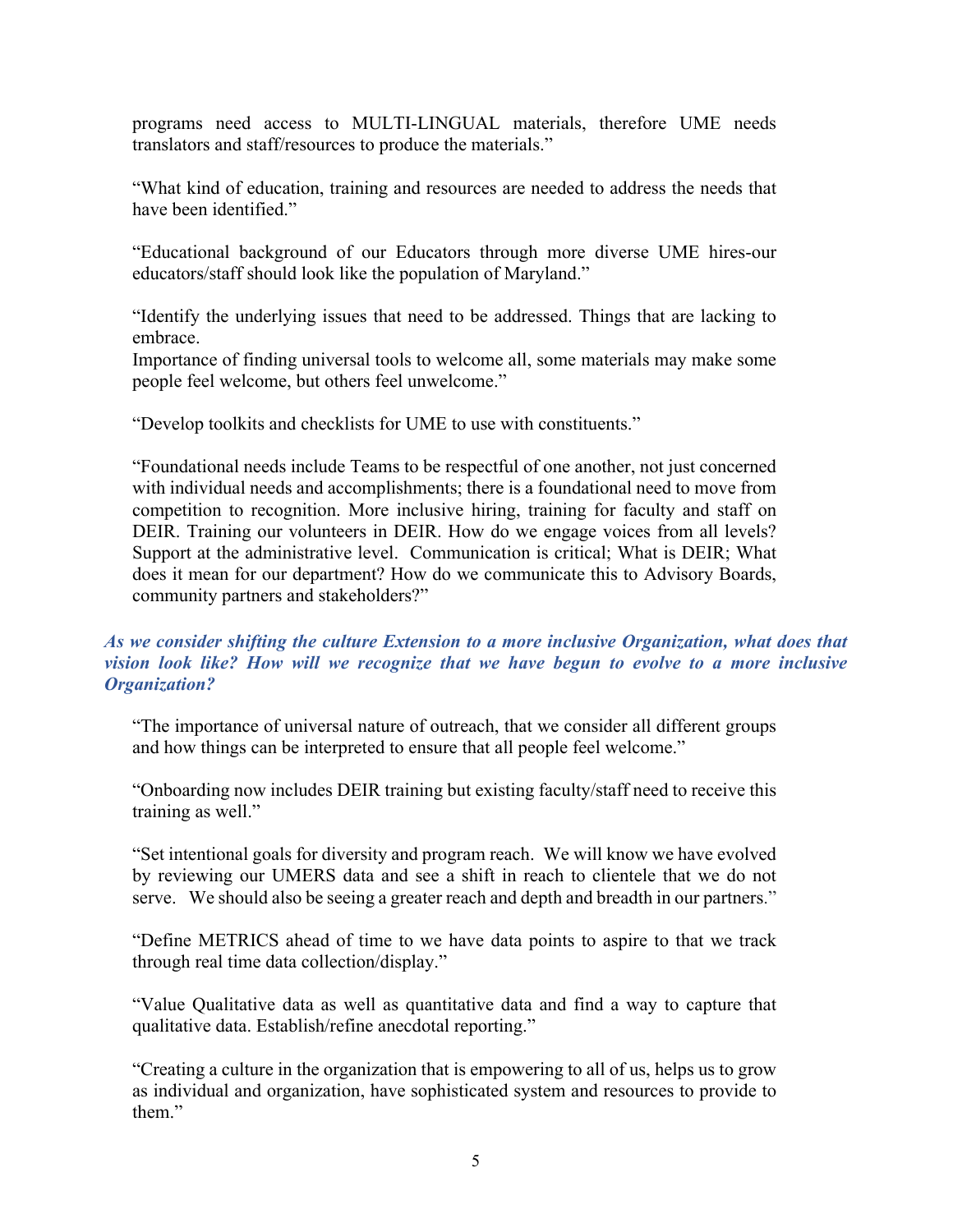"Challenge of how efforts to be inclusive can be exclusive, i.e. Women in Ag, doesn't make men feel welcome."

"Bridge gaps between higher administration and field faculty."

"Open communication and how to encourage to level administrators to listen to all voices on the team; listening to wider audiences and input on every level of the team."

"Suggest we provide range of opportunities for people to fit in where they feel comfortable, allowing people places where they can fit in, provide venues where everyone has a place where they can go."

#### <span id="page-6-0"></span>**Second Meeting-Brainstorming for Improvement**

Based on the sincere suggestions provided by the participants, a preliminary draft plan was developed. A second meeting was organized to get feedback on the draft plan. All the participants of the second meeting were divided into three working groups and Padlet was used to collect their feedback on five different aspects of the draft. Below were those five guiding questions and responses summarized in the table.

| What           | Are there      | What's missing?        | Are there        | What else do we        |
|----------------|----------------|------------------------|------------------|------------------------|
| elements of    | actions in the | <b>Are there voids</b> | actions in the   | need?                  |
| the proposed   | proposed plan  | and is so, what        | plan that        |                        |
| plan stand out | that should be | suggestions does       | perhaps          |                        |
| as the most    | priority       | the group have to      | should be        |                        |
| positive?      | ordered,       | enhance?               | removed? If      |                        |
|                | differently?   |                        | so, what is the  |                        |
|                |                |                        | rationale?       |                        |
| The committee  | Group of       | What are they          | Creating a       | We need to know        |
| recognize the  | people that    | tracking? What are     | repository of    | where we are; need to  |
| language       | provide        | measures using?        | policies,        | know what's going to   |
| barriers and   | feedback on    | checkbox or more       | procedures,      | be tracked and how it  |
| accessibility  | changes; right | comprehensive          | resources,       | will be tracked        |
| issues.        | now plan is    | about persons past     | toolkit where    |                        |
|                | quite vague;   | experiences?           | faculty can go   |                        |
|                | For example,   |                        | to implement     |                        |
|                | when say       |                        | the program      |                        |
|                | rewrite job    |                        | with a specific  |                        |
|                | announcements  |                        | population       |                        |
|                | , how exactly  |                        | (groups who      |                        |
|                | rewrite to     |                        | speak Spanish,   |                        |
|                | make better?   |                        | Fresh-Creole)    |                        |
| Aligning       | <b>Needs</b>   | Goal 3: instead of     | Creating a       | Need to have a good    |
| current        | assessment on  | language               | library of self- | idea of what diversity |
| databases to   | need, existing | accessibility use      | paced virtual    | of the state is; needs |
| the DEIR       | resources,     | the word barriers      | courses. For     | to be defined if       |
|                | employee       | E.g. Expand            | reference: https | looking to represent;  |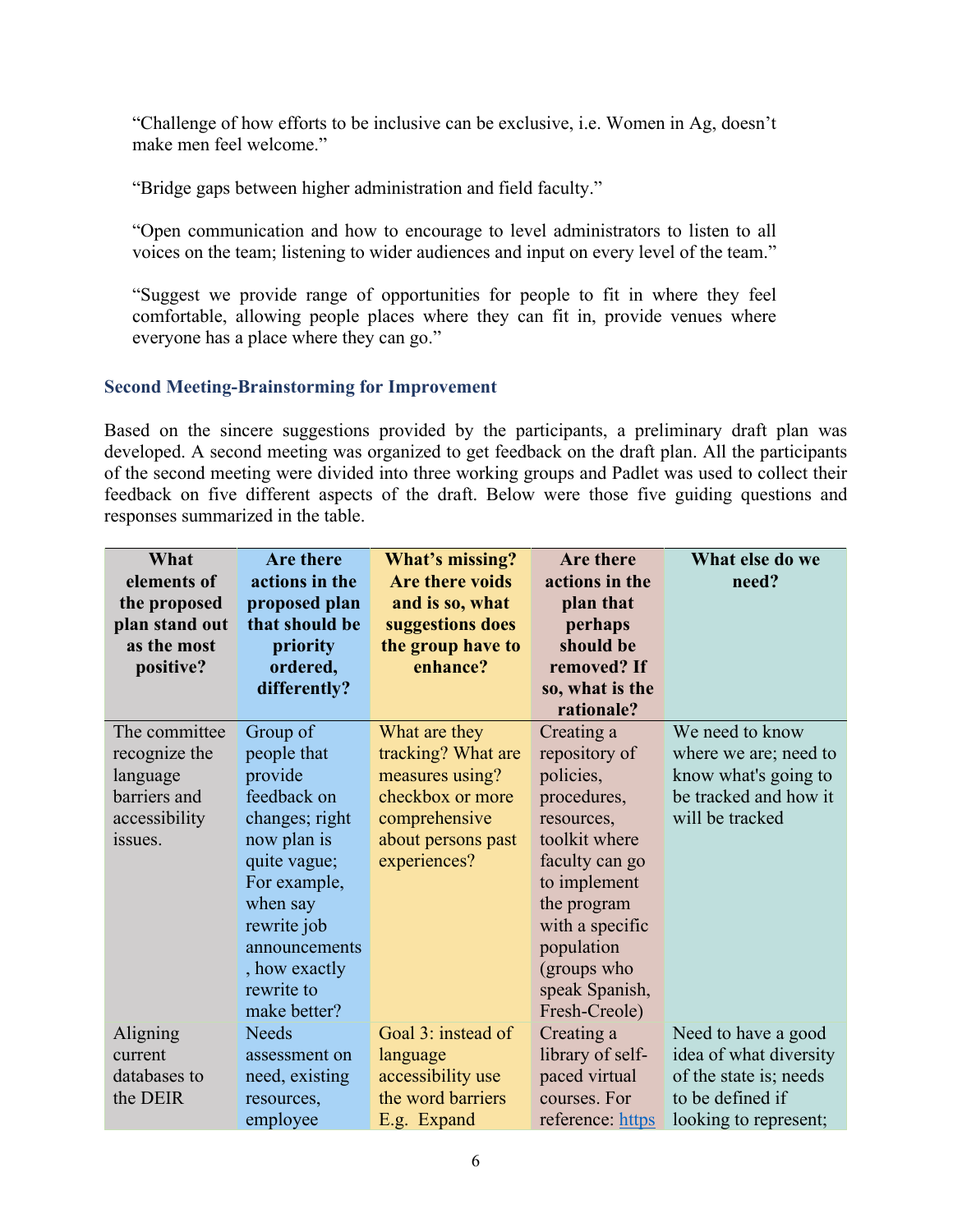| document once<br>it is prepared.                                                                                                                                                                                                   | mindset,<br>employee<br>feedback on<br>strategies that<br>can be<br>implemented,<br>the need for<br>employee<br>support. This<br>should be the<br>first step.                                                   | access to<br>underserved and<br>underrepresented<br>audiences by<br>increasing<br>programmatic<br>accessibility and<br>decreasing barriers<br>(such as<br>transportation,<br>language,<br>advertising). | ://www.ahrq.g<br>ov/health-<br>literacy/improv<br>e/precautions/t<br>ool10.html                                                                                           | Need to look at<br>regional differences.<br>Considerations of<br>differences of<br>demographics<br>according to age;<br>considerations of<br>male vs female ratio<br>of Extension<br>employees;<br>considerations of<br>different communities<br>and their interest in<br>agriculture. |
|------------------------------------------------------------------------------------------------------------------------------------------------------------------------------------------------------------------------------------|-----------------------------------------------------------------------------------------------------------------------------------------------------------------------------------------------------------------|---------------------------------------------------------------------------------------------------------------------------------------------------------------------------------------------------------|---------------------------------------------------------------------------------------------------------------------------------------------------------------------------|----------------------------------------------------------------------------------------------------------------------------------------------------------------------------------------------------------------------------------------------------------------------------------------|
| The cultural<br>competency<br>assessment,<br>ongoing<br>engagement<br>and reiterating<br>importance of<br>DEIR moving<br>forward. We<br>like that the<br>Programming<br>section reflects<br>back to future<br>program<br>planning. | Nothing about<br>reordering<br>came up,<br>however, we<br>think there<br>should be some<br>description of<br>programming<br>vs operations<br><b>VS</b><br>departmental<br>and how long<br>each "term"<br>lasts. | More description<br>of categories and<br>terms. How do we<br>measure measures<br>each goal/ term<br>(benchmark?) and<br>its improvement in<br>a variety of<br>audiences?                                | We think that<br>the goals under<br>the categories<br>are a bit hazy.<br>Our group is<br>struggling with<br>how some of<br>these goals line<br>up with their<br>headings. | Are we focusing too<br>much on race and<br>culture, ignoring<br>other avenues of<br>diversity such as<br>religion, sexual<br>orientation, socio-<br>economic?                                                                                                                          |
| Getting and<br>keeping people<br>in through<br>promotion;<br>creating a<br>workplace that<br>embraces<br>multiple<br>cultures                                                                                                      | Inclusions on<br>how we're<br>benchmarking<br>each term<br>added to the<br>plan would be<br>helpful.                                                                                                            | Is training<br>ongoing, we<br>believe it should<br>be and that it<br>should include<br>existing<br>employees, not<br>only onboarding of<br>new employees.                                               |                                                                                                                                                                           | Please ensure that if<br>we do host a webinar/<br>training as suggested<br>in Medium Term, that<br>it be professional and<br>extensive, not a one-<br>off webinar that<br>employees see as a<br>burden.                                                                                |
|                                                                                                                                                                                                                                    |                                                                                                                                                                                                                 | For "creating<br>materials"-- time<br>spent on what<br>materials, where<br>go? (Just AGNR,<br>other departments<br>(e.g., education,<br>environmental<br>engineers),                                    |                                                                                                                                                                           | We will need support<br>from above and other<br>organizations as<br>UME employees are<br>not professionals in<br>DEIR, although we<br>are enthusiastic to<br>implement DEIR<br>programming.                                                                                            |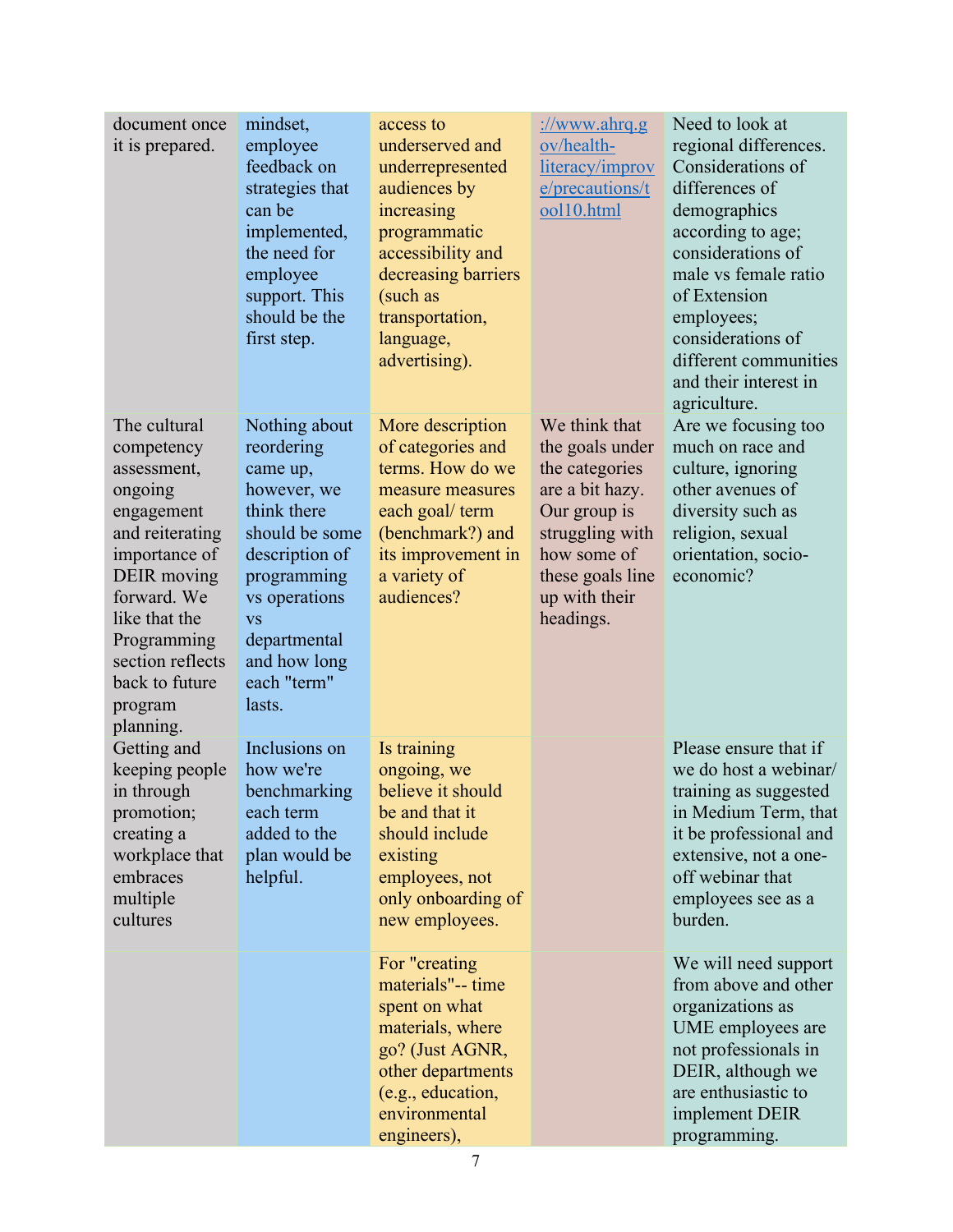| UMES? all these<br>audiences we<br>target diverse?),<br>hinges on first<br>operations action<br>item.                                   |                                                                                                                                                                                                                     |
|-----------------------------------------------------------------------------------------------------------------------------------------|---------------------------------------------------------------------------------------------------------------------------------------------------------------------------------------------------------------------|
| Knowing your<br>audience by doing<br>quick survey. It<br>can be shared with<br>volunteers,<br>audience,<br>stakeholders, or<br>partner. | Document structure<br>needs more<br>explanation and<br>description. Undefine<br>d terms, e.g., "DEIR<br>approaches",<br>"equity", "diversity",<br>"justice"; document<br>too broad and needs<br>to be more concise. |

#### <span id="page-8-0"></span>**Third Meeting-Consensus Agreement for Final Draft**

Further, a third meeting was conducted to get further feedback on the draft plan with 3 questions. Below, we illustrate the questions and the responses received:

#### *As we anticipate future training for our employees, what does that training plan look like? What are the parameters that may influence that?*

- *Before training, a needs assessment is crucial. Are employees ready for this?*
- *Make signing up or accessing this training as easy as possible for employees initially, and then the public as we expand. Remember that not everyone has digital access. We should promote and advertise the training as welcoming, not scary or exclusive.*
- *No matter the education setting or goal, the audience is important. Utilize the same techniques that we use in programming to guide us. For instance, smaller group trainings/ class sizes can lead to more sharing and deeper connections rather than just checking boxes in an online training portal.*
- *Hands- on training is preferred, something interactive. Utilize discussion-based components, rather than purely instructional. For our audience, we should think about marketing and promotion to invite people to feel comfortable in signing up. We should use personal stories and experiences of each person in the group to have a more open training.*
- *Ensure that whoever is leading the training is engaging, immersed and well versed on the topics. Perhaps someone in HR or designated employee who is an expert in this topic. An outside organization/ leader could be a good starting point as well.*
- *Long term and continuous trainings with virtual options for follow up and reinforcements of our goals to encourage a commitment to DEIR. Encourage programs to have their own smaller, DEIR taskforces moving forward.*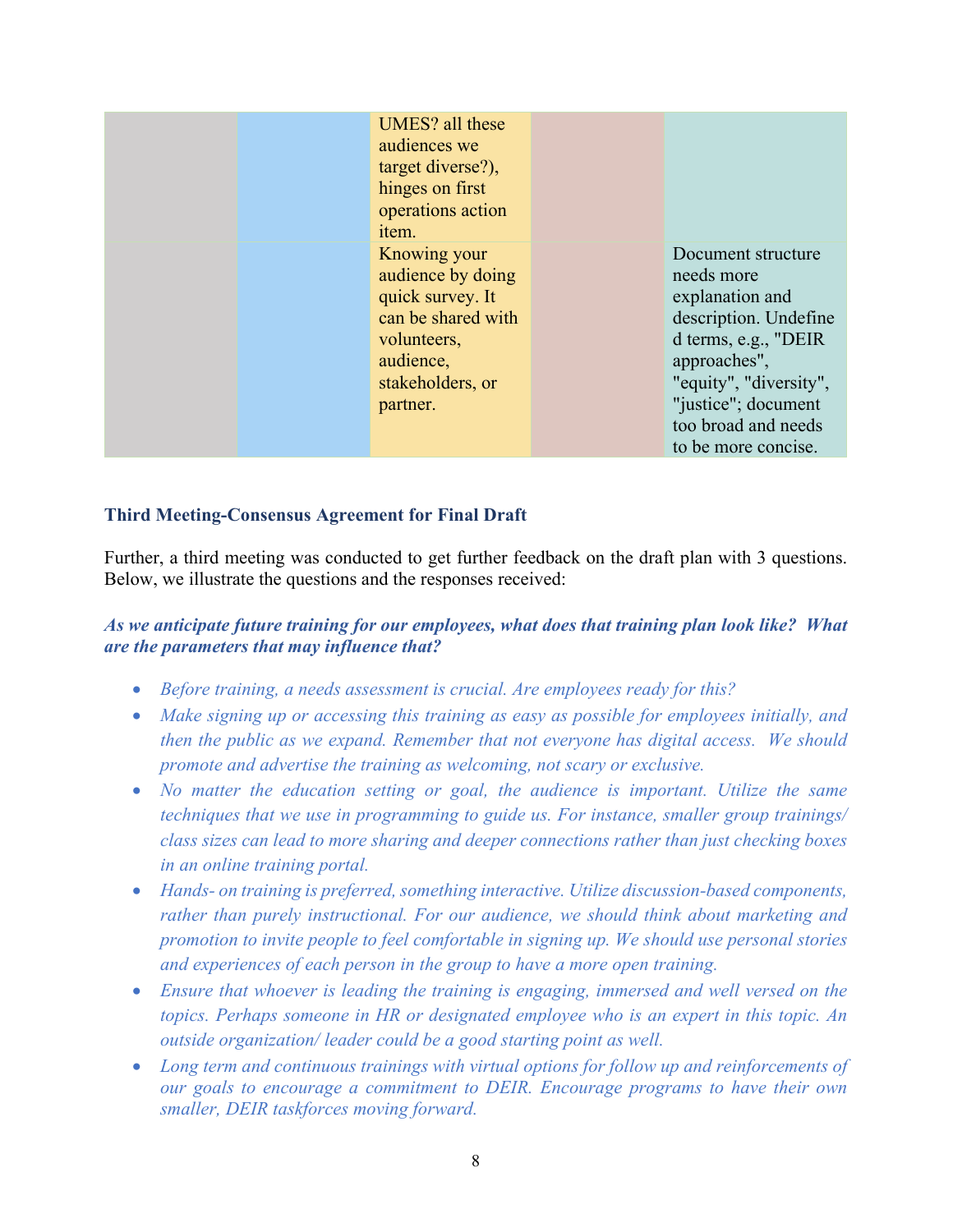• *Some parameters should consider time availability of extension employees and reduce other commitments, for instance to replace an admin Monday with a DEIR training. Should we start with ⅓ of extension employees, like a pilot version! consider invitation to DEIR training an honor and then they will encourage others in their program or office to participate.* 

#### *What are some suggestions as it relates to an engagement strategy? How do we bring the Organization along regarding the DEIR plan and the significance of the work?*

- *Engagement Strategy should include: Building relationships, building trust, building and changing culture, Time to cultivate - the above take time to grow organically - not feel forced.*
- *It is important to understand the belief system of internal and external audiences and shifting it towards acceptance of DEIR principles & practices.*
- *When considering engagement care should be taken with wording and how we talk to people - good intercultural communication, experiences, sensitivity, and expertise.*

#### *What are the concerns and challenges that we might anticipate regarding a shift in UME culture surrounding DEIR work? What ideas does the group have to mitigate as we anticipate this reality?*

- *Are we moving past this issue? If we are only checking off the "box" are we not creating a narrative that does not represent diversity?*
- *If we are not engaged with the community and understand the real community needs will we be accepted? What are the elements of engagement? First, we need to listen, understand the needs of that group or population and then provide the services that the group or population need.*
- *We need to ensure that all faculty and staff are working as a team to provide services. How do we utilize faculty/staff meetings to ensure that the county team is all on the same page?*
- *The lack of interpreters and funds for those services hamper local programming. Resources for these services are limited within the county, and the county has limited resources to meet all the needs of the community. Are we really equipped to meet the full scope of accommodations that may be requested of UME?*
- *Campus is a barrier to UME, decisions and resources do not take UME's needs and challenges into the decision- making process. We are unable to access the actual resources of interpreters on campus which is understandable due to the distance. If we cannot access the services, then we should be budgeted with state funds to provide those resources.*

<span id="page-9-0"></span>Based on all the feedback, suggestions, and constructive criticism received from the UME members over the 3 meetings, we came up with the below 3 goals on DEIR. We have listed the broader goal, as well as the timeframe, programming, operations, and departmental action items.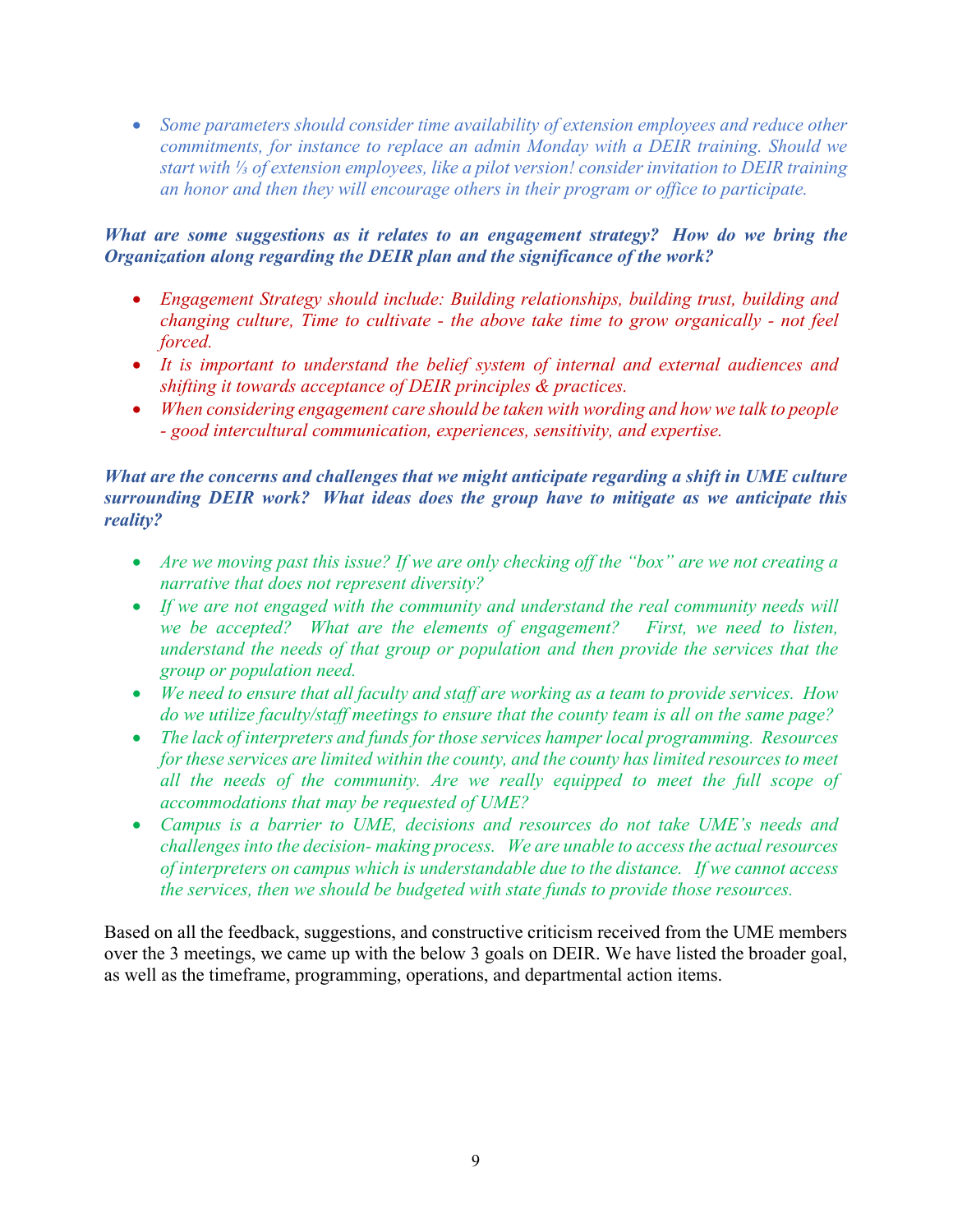# **GOALS**

# <span id="page-10-0"></span>**Goal #1: A UME culture and environment that is inclusive and values all employees**

| (AGNR Goal 1: Foster a College of Agriculture and Natural Resources that respects |                                       |                                                |                                             |
|-----------------------------------------------------------------------------------|---------------------------------------|------------------------------------------------|---------------------------------------------|
|                                                                                   |                                       | diversity and encourages equity and inclusion) |                                             |
| <b>TIMEFRAME</b>                                                                  | <b>PROGRAMMING</b>                    | <b>OPERATIONS</b>                              | <b>DEPARTMENTAL</b>                         |
| <b>Short Term: 6</b>                                                              | <b>Action Item:</b>                   | <b>Action Item:</b>                            | <b>Action Item:</b>                         |
| months                                                                            | Conduct a cultural                    | Ensure that the                                | Complete a workplace                        |
|                                                                                   | competency assessment                 | physical work                                  | climate survey.                             |
|                                                                                   | among employees                       | environment has                                |                                             |
|                                                                                   | focused in two areas:                 | inclusive and                                  | i) Measurement:                             |
|                                                                                   | Employee<br>a)                        | accessible facilities.                         | Design and                                  |
|                                                                                   | personal                              |                                                | administer the survey,                      |
|                                                                                   | competencies                          | i) Measurement:                                | how many employees                          |
|                                                                                   |                                       | <b>AGNR Compliance</b>                         | received the survey,                        |
|                                                                                   | Workplace<br>b)                       | office with UME                                | how many responded,                         |
|                                                                                   | culture/climate                       | Operations office will                         | data analysis                               |
|                                                                                   |                                       | have jurisdiction to                           |                                             |
|                                                                                   | <b>Measurement:</b><br>$\ddot{1}$     | ensure accessibility                           |                                             |
|                                                                                   | Administering the                     | issues. For websites,                          |                                             |
|                                                                                   | keeping<br>survey,                    | we need to                                     |                                             |
|                                                                                   | of<br>the<br>track                    | incorporate                                    |                                             |
|                                                                                   | responses                             | appropriate                                    |                                             |
|                                                                                   |                                       | language,                                      |                                             |
|                                                                                   |                                       | translation, etc.                              |                                             |
|                                                                                   |                                       | keeping track of the                           |                                             |
|                                                                                   |                                       | changes will be a                              |                                             |
|                                                                                   |                                       | good measure                                   |                                             |
| <b>Medium Term:</b>                                                               | <b>Action Item: Draw on</b>           | <b>Action Item: Make</b>                       | <b>Action Item: Provide</b>                 |
| 1 Year                                                                            | the workplace climate                 | all<br>the<br>that<br>sure                     | equitable access to                         |
|                                                                                   | results to create a                   | employees attend the                           | professional                                |
|                                                                                   | comprehensive                         | workshops<br>and                               | development, use of<br>leave time, and work |
|                                                                                   | workshop series to<br>enhance the UME | trainings.                                     | responsibilities                            |
|                                                                                   | culture toward greater                | i) Measurement:                                |                                             |
|                                                                                   | inclusiveness that                    | Send out memo to                               | <b>Measurement:</b><br>1)                   |
|                                                                                   | values all employees,                 | all<br>employees,                              | Encourage                                   |
|                                                                                   | volunteers, and                       | update information                             | employees to attend                         |
|                                                                                   | clientele. DEIR as part               | the<br><b>UME</b><br>in                        | workshops<br>and                            |
|                                                                                   | of program                            | website, keep all                              | trainings, encourage                        |
|                                                                                   | development and                       | the<br>employees                               | employees<br>to                             |
|                                                                                   | implementation.                       | informed about the                             | provide constructive                        |
|                                                                                   |                                       | changes                                        | feedback on these                           |
|                                                                                   | i) Measurement:                       |                                                | actions                                     |
|                                                                                   | Developing and                        |                                                |                                             |
|                                                                                   | offering                              |                                                |                                             |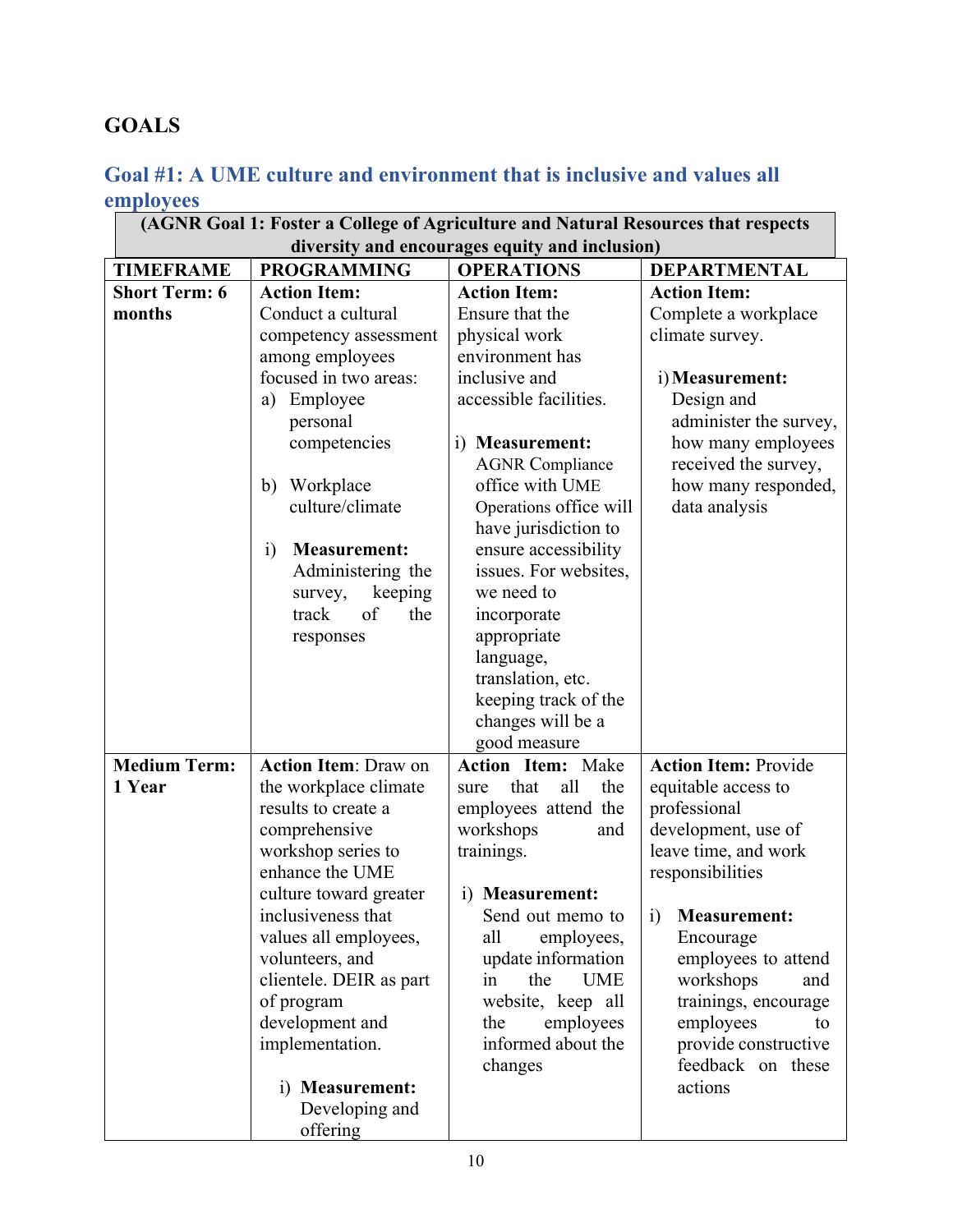|                                 | workshops, keep<br>track of number of<br>workshops and<br>attendees,<br>evaluation by the<br>attendees                                                                                                                                                                                                                                                                                                                                                                                                                   |                                                                                                                                                                                                                                                                                                                           |                                                                                                                                                                                                                                                                                                                                                                        |
|---------------------------------|--------------------------------------------------------------------------------------------------------------------------------------------------------------------------------------------------------------------------------------------------------------------------------------------------------------------------------------------------------------------------------------------------------------------------------------------------------------------------------------------------------------------------|---------------------------------------------------------------------------------------------------------------------------------------------------------------------------------------------------------------------------------------------------------------------------------------------------------------------------|------------------------------------------------------------------------------------------------------------------------------------------------------------------------------------------------------------------------------------------------------------------------------------------------------------------------------------------------------------------------|
| Long Term: 2-<br><b>3 Years</b> | <b>Action Item:</b><br>Incorporate DEIR<br>principles and<br>philosophies as part of<br>Extension employee<br>onboarding including<br>program development<br>concepts within an<br><b>Extension Program</b><br>Development<br>Academy.<br>i) Measurement:<br>Create a website,<br>provide DEIR<br>training during<br>onboarding, webinar<br>to existing<br>employees,<br>encourage educators<br>to add one DEIR<br>Learning outcome<br>into their program<br>design, keep track of<br>beneficiaries (online<br>database) | <b>Action Item: Make</b><br>all<br>that<br>the<br>sure<br>employees attend the<br>workshops<br>and<br>trainings.<br>$\ddot{i}$<br><b>Measurement:</b><br>Send out memo to<br>all<br>employees,<br>update information<br>the<br><b>UME</b><br>in<br>website, keep all<br>the<br>employees<br>informed about the<br>changes | <b>Action</b><br>Item:<br>Make<br>all<br>that<br>the<br>sure<br>the<br>employees<br>attend<br>workshops<br>and<br>trainings.<br>i) Measurement:<br>Encourage<br>employees to attend<br>workshops<br>and<br>trainings,<br>adopt<br>DEIR logic model in<br>their<br>programs,<br>encourage<br>employees<br>to<br>provide constructive<br>feedback<br>on these<br>actions |

# <span id="page-11-0"></span> **Goal #2: A workforce that represents the diverse needs of the state**

| (AGNR Goal 2: Recruit, retain, and develop a diverse community within the College of |                                                                          |                             |                            |
|--------------------------------------------------------------------------------------|--------------------------------------------------------------------------|-----------------------------|----------------------------|
|                                                                                      | <b>Agriculture and Natural Resources (Faculty, staff, and students))</b> |                             |                            |
| <b>TIMEFRAME</b>                                                                     | <b>PROGRAMMING</b>                                                       | <b>OPERATIONS</b>           | <b>DEPARTMENTAL</b>        |
| <b>Short Term: 6</b>                                                                 | <b>Action Item: Provide</b>                                              | <b>Action Item: Rewrite</b> | <b>Action Item: Create</b> |
| months                                                                               | education, training, and                                                 | job announcements to        | information materials for  |
|                                                                                      | mentoring for faculty                                                    | reflect a more              | undergraduate              |
|                                                                                      | and staff development                                                    | inclusive approach          | students regarding         |
|                                                                                      | including resources for                                                  | beyond the diversity        | Extension and              |
|                                                                                      | faculty/staff to be more                                                 | statement at the            | employment                 |
|                                                                                      | competitive for                                                          | bottom of the               | opportunities.             |
|                                                                                      | promotions.                                                              | announcement.               |                            |
|                                                                                      |                                                                          | Qualifications will         |                            |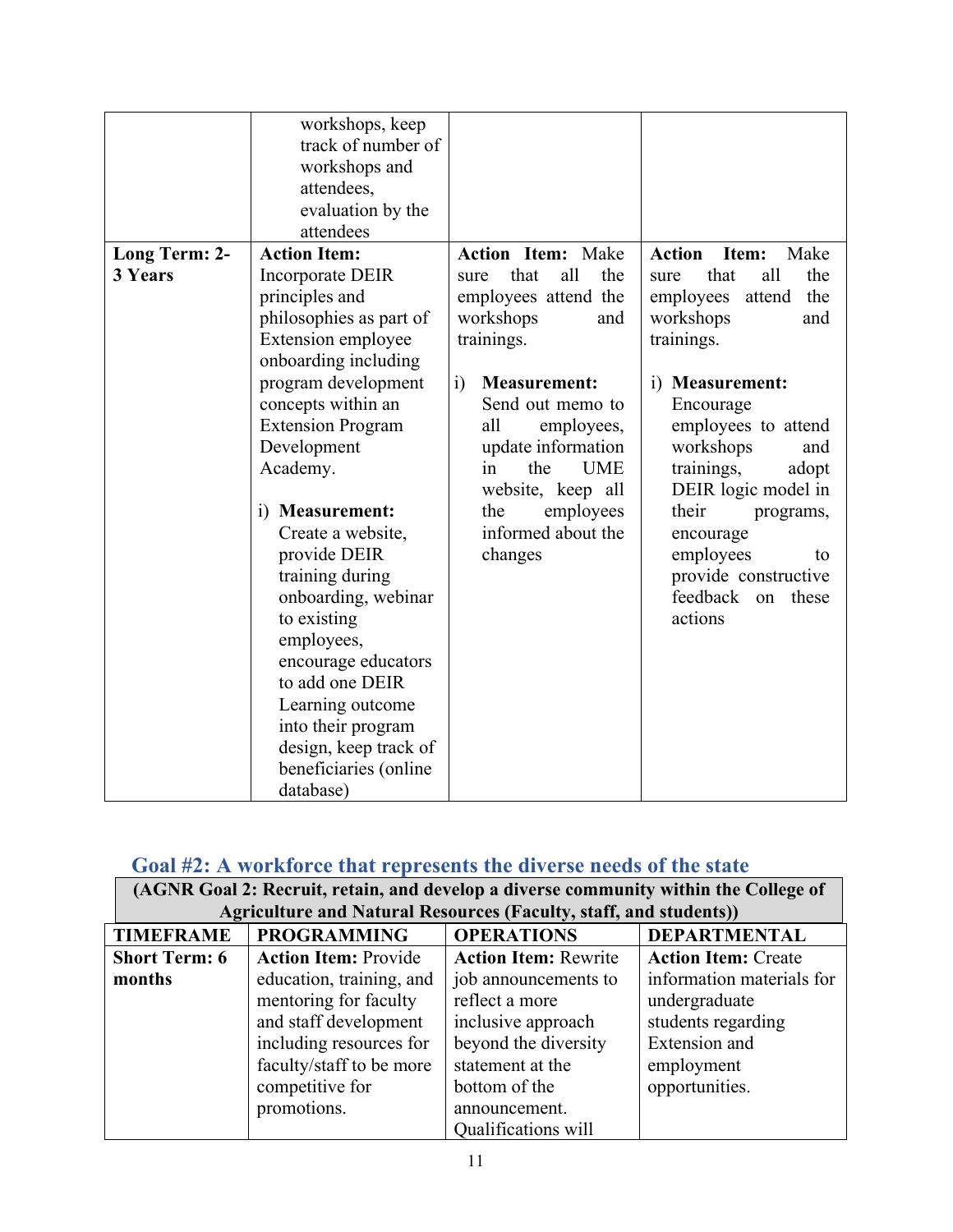|                     | $\ddot{i}$<br><b>Measurement:</b>            | include experience,              | i) Measurement:                                |
|---------------------|----------------------------------------------|----------------------------------|------------------------------------------------|
|                     | keep records of                              | knowledge, and/or                | Designing a brochure                           |
|                     | how many                                     | ability to work with             | with all the                                   |
|                     | employees                                    | diverse                          | information,                                   |
|                     | underwent training,                          | populations.                     | distributing the                               |
|                     | provide resources                            |                                  | brochures, keeping                             |
|                     | via website that                             | i) Measurement:                  | track of how many                              |
|                     | everyone has access                          | Keep track of how                | undergraduates were                            |
|                     | to, taking their                             | many job                         | benefitted,                                    |
|                     | feedback                                     | announcements are                |                                                |
|                     |                                              | rewritten                        |                                                |
| <b>Medium Term:</b> | <b>Action Item: Promote</b>                  | <b>Action Item: Hire and</b>     | <b>Action Item: Create</b>                     |
| 1 Year              | and value scholarship                        | onboard the data                 | advancement pathways                           |
|                     | that focuses on diverse                      | manager/analyst to               | for staff and                                  |
|                     | audiences.                                   | design, support,                 | administrators.                                |
|                     |                                              | analyze, and develop             |                                                |
|                     | <b>Measurement:</b><br>$\ddot{1}$            | data management                  | <b>Measurement: Track</b><br>$\overline{1}$    |
|                     | Report, research                             | systems for the land-            | all the professional                           |
|                     | project, teaching,                           | grant mission who will           | development trainings                          |
|                     | publications                                 | contribute to the                | that professionals                             |
|                     |                                              | tracking and                     | receive. Based on the                          |
|                     |                                              | assessment of the                | data, advise them on                           |
|                     |                                              | progress of our DEIR             | other available                                |
|                     |                                              | work.                            | programs                                       |
|                     |                                              |                                  |                                                |
|                     |                                              | i) <b>Measurement</b> : we       | <b>Action Item: Draw on</b>                    |
|                     |                                              | need to have another             | UMD and surrounding                            |
|                     |                                              | plan, no doubt we                | university                                     |
|                     |                                              | need such a position,            | undergraduate and                              |
|                     |                                              | but given the                    | graduate programs to                           |
|                     |                                              | situation, we might              | increase readiness                             |
|                     |                                              | tie it up with the               | through coursework and                         |
|                     |                                              | College                          | internship opportunities                       |
|                     |                                              |                                  |                                                |
|                     |                                              |                                  | so applications are more                       |
|                     |                                              |                                  | competitive for<br>Extension careers.          |
|                     |                                              |                                  |                                                |
|                     |                                              |                                  | i) Measurement:                                |
|                     |                                              |                                  | Literature review,                             |
|                     |                                              |                                  | meetings with our                              |
|                     |                                              |                                  | peers to see what they                         |
|                     |                                              |                                  | are doing                                      |
| Long Term: 2-       | <b>Action Item: Assess</b>                   | <b>Action Item: Create</b>       | <b>Action Item: Enhance</b>                    |
| 3 Years             | the effectiveness of                         | job shadowing and                | mentoring program as it                        |
|                     | DEIR approaches                              | internship                       | relates to the retention of                    |
|                     | within Extension                             |                                  | a diverse workforce that                       |
|                     |                                              | opportunities with an            |                                                |
|                     | programming through<br>annual faculty review | emphasis on the<br>Minorities in | may not have a strong<br>Extension background. |
|                     |                                              |                                  |                                                |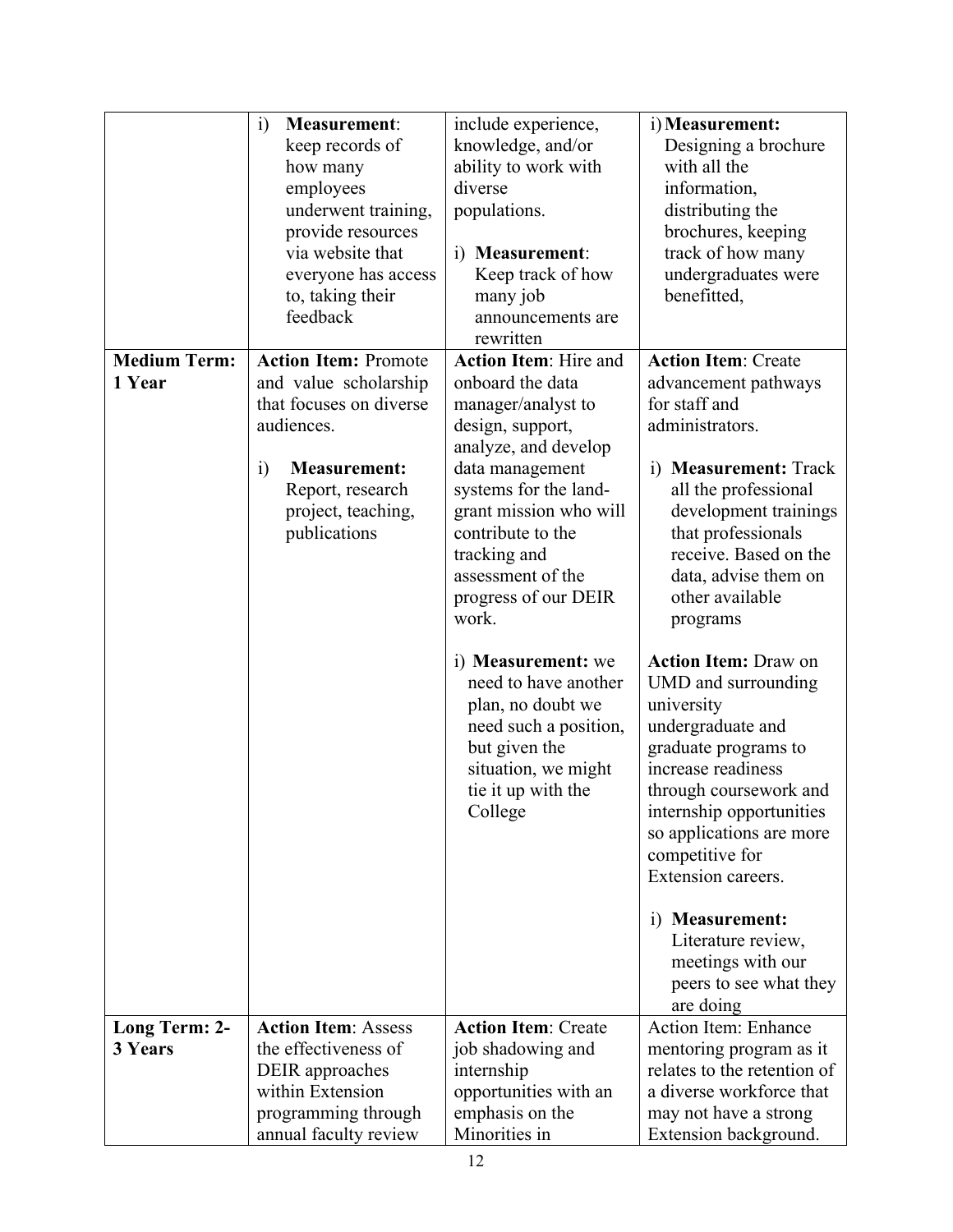| (AFR) and             | Agriculture, Natural      | Further, the UME                   |
|-----------------------|---------------------------|------------------------------------|
| Performance Review    | Resources and             | mentoring guide will be            |
| and Development       | <b>Related Sciences</b>   | enhanced to focus on               |
| $(PRD)$ .             | <b>MANRRS</b> students at | DEIR as a part of base of          |
|                       | UMCP and UMES, as         | Extension programming              |
| i) Measurement: We    | well as Morgan State,     |                                    |
| can add all the       | and Bowie State and       | <b>Measurement:</b> keep<br>$_{1}$ |
| activities, training, | former 4-H members        | track of mentor-                   |
| outcomes, feedback,   | currently in college.     | mentee program,                    |
| etc. over the years   |                           | check-ins to see                   |
|                       | i) Measurement:           | things are moving as               |
|                       | Track the number of       | expected, collecting               |
|                       | internships created       | data on the program                |

## <span id="page-13-0"></span>**Goal #3: Expand access to underserved and underrepresented audiences by increasing programmatic accessibility and decreasing barriers**

**(AGNR Goal 3: Provide College of Agriculture and Natural Resources programs to underserved, underrepresented and socially and economically disadvantaged audiences. Build and strengthen partnerships with diverse communities, industry, government agencies, civic and community organizations to support AGNR's external DEIR and** 

| outreach efforts)  |                                                                                                                                                             |                                                                                                                                                                                                                        |                                                                                                                                                                               |  |
|--------------------|-------------------------------------------------------------------------------------------------------------------------------------------------------------|------------------------------------------------------------------------------------------------------------------------------------------------------------------------------------------------------------------------|-------------------------------------------------------------------------------------------------------------------------------------------------------------------------------|--|
| <b>TIMEFRAME</b>   | <b>PROGRAMMING</b>                                                                                                                                          | <b>OPERATIONS</b>                                                                                                                                                                                                      | <b>DEPARTMENTAL</b>                                                                                                                                                           |  |
| <b>Short Term:</b> | <b>Action Item: Assessing</b>                                                                                                                               | <b>Action Item: Develop</b>                                                                                                                                                                                            | <b>Action Item: Identify</b>                                                                                                                                                  |  |
| <b>6</b> months    | what program<br>materials/resources can<br>be translated for<br>language and cultural                                                                       | and implement an<br>inclusive excellence<br>framework that uses<br>equity rubrics to assess                                                                                                                            | needs and provide<br>consistent expected<br>processes that lead to<br>discovering and                                                                                         |  |
|                    | relevance.                                                                                                                                                  | conceptual framework,<br>organizational                                                                                                                                                                                | engaging new<br>audiences and                                                                                                                                                 |  |
|                    | i) Measurement: Needs<br>assessment of program                                                                                                              | infrastructure, program<br>elements, community                                                                                                                                                                         | partners.                                                                                                                                                                     |  |
|                    | materials that need<br>translation, how many<br>languages should we<br>be translating to, if we<br>have such capacity and<br>the cost associated<br>with it | relationships assessing<br>and responding to<br>community.<br>i) Measurement:<br>Design a DEIR logic<br>model and provide<br>access to everyone to<br>adopt, modify, in their<br>program development<br>and evaluation | i) Measurement:<br>Encourage<br>employees to adopt<br>DEIR logic model<br>in their programs,<br>keep a record of the<br>effectiveness of<br>DEIR logic models<br>and outcomes |  |
| <b>Medium</b>      | <b>Action Item: Expand</b>                                                                                                                                  | <b>Action Item: Define</b>                                                                                                                                                                                             | <b>Action Item:</b>                                                                                                                                                           |  |
| Term: 1 Year       | <b>UME</b> communications                                                                                                                                   | expectations and reflect                                                                                                                                                                                               | Identify and provide                                                                                                                                                          |  |
|                    | beyond English and                                                                                                                                          | accomplishments with                                                                                                                                                                                                   | consistent expected                                                                                                                                                           |  |
|                    | develop materials to                                                                                                                                        | DEIR on AFR and PRD                                                                                                                                                                                                    | processes to conduct                                                                                                                                                          |  |
|                    | reflect the diversity of                                                                                                                                    | processes.                                                                                                                                                                                                             | inclusive assessments,                                                                                                                                                        |  |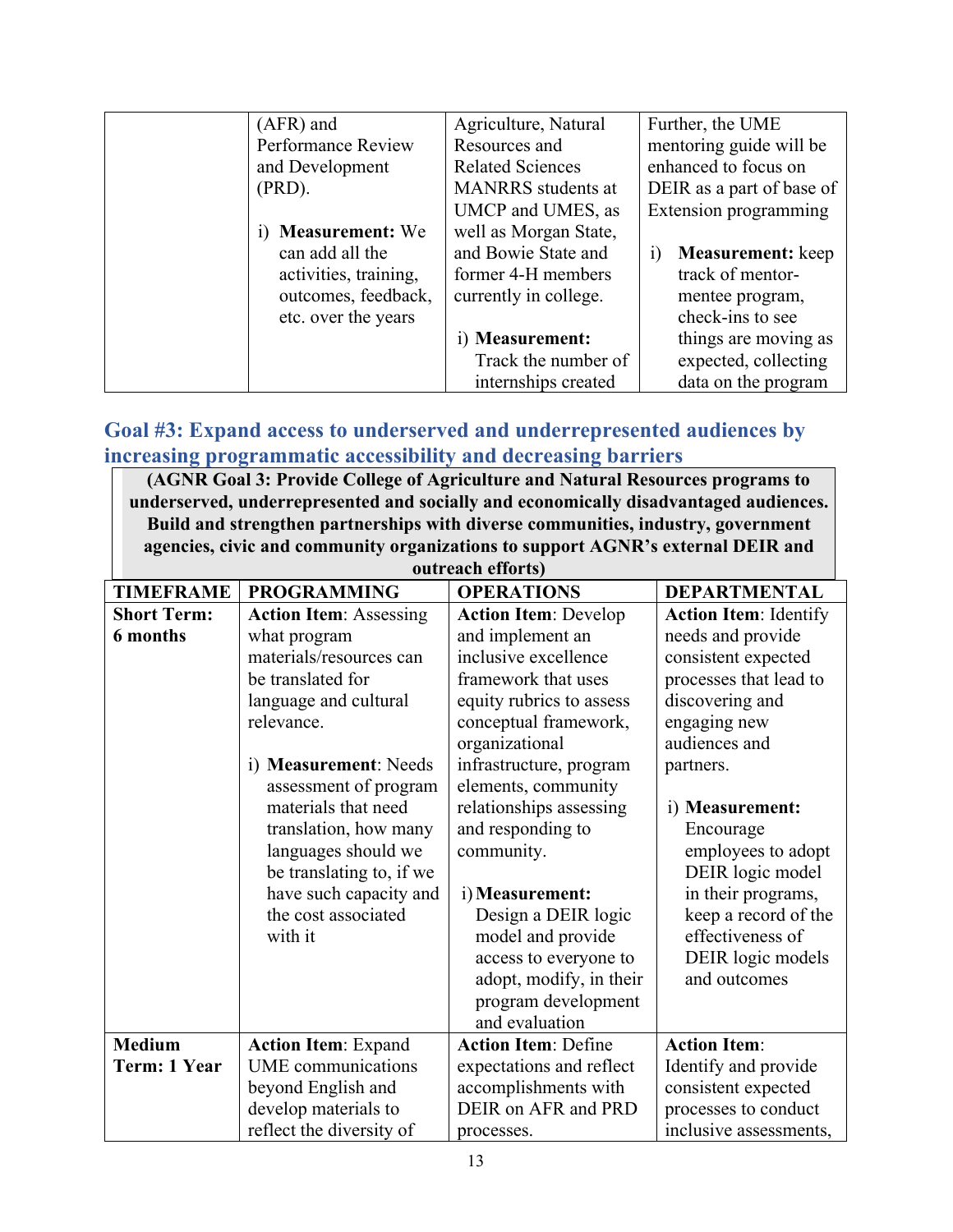|                   | the state, and share                     |                                   | with intentional efforts          |
|-------------------|------------------------------------------|-----------------------------------|-----------------------------------|
|                   | resources broadly across                 | i) Measurement:                   | to engage those who               |
|                   | UME.                                     | Update<br>current                 | have been historically            |
|                   |                                          | forms and criterion               | excluded/disengaged               |
|                   | <b>Measurement:</b> Keep<br>$\mathbf{i}$ | include DEIR<br>to                | from UME programs.                |
|                   | record<br>of<br>what                     | learning outcomes.                |                                   |
|                   | materials<br>program                     | Keep track of how                 | i) Measurement:                   |
|                   | are translated into                      | many<br>educators                 | Track the reach our               |
|                   | other<br>languages,                      | evaluated<br>were                 | programs to                       |
|                   | assessing the need                       | based on the DEIR                 | excluded groups,                  |
|                   | for more language                        | outcome.                          | collect data of the               |
|                   | translations                             |                                   | program recipients,               |
|                   |                                          |                                   | their feedback, etc.              |
|                   |                                          | <b>Action Item:</b>               |                                   |
|                   |                                          | 1. Creating a repository          |                                   |
|                   |                                          | of policies, procedures,          | <b>Action Item: Provide</b>       |
|                   |                                          | resources, toolkit where          | consistent metrics of             |
|                   |                                          | faculty can go to                 | expectations to                   |
|                   |                                          | implement the program             | incorporate DEIR as               |
|                   |                                          | with a specific                   | part of the Extension             |
|                   |                                          | population (groups who            | program planning,                 |
|                   |                                          | speak Spanish, Fresh-             | evaluation, and                   |
|                   |                                          | Creole)                           | reporting                         |
|                   |                                          |                                   | process. Expectations             |
|                   |                                          | 2. Creating a library of          | to include justice                |
|                   |                                          | self-paced virtual                | centered theory,                  |
|                   |                                          | courses.                          | research and practice.            |
|                   |                                          | i) Measurement:                   | <b>Measurement:</b><br>$\ddot{i}$ |
|                   |                                          | Create webpages of                | Tracking how                      |
|                   |                                          | the new programs, as              | many programs                     |
|                   |                                          | well as update the                | incorporate DEIR                  |
|                   |                                          | existing ones                     | parameters, how                   |
|                   |                                          |                                   | the programs                      |
|                   |                                          |                                   | received, and what                |
|                   |                                          |                                   | was the outcome                   |
| <b>Long Term:</b> | <b>Action Item: Conduct a</b>            | <b>Action Item:</b>               | <b>Action Item: Enhance</b>       |
| 2-3 Years         | DEI barrier analysis to                  | Increase accessibility of         | data collection,                  |
|                   | accessing<br>Extension                   | our current partnership/          | management, analysis,             |
|                   | programming.                             | stakeholder data                  | and reporting to                  |
|                   |                                          | (collecting the                   | inform UME DEIR                   |
|                   | i) Measurement:                          | demographics of our               | planning and progress             |
|                   | Design barrier                           | advisory groups and               | in community,                     |
|                   | analysis parameters,                     | committees                        | programming, and                  |
|                   | collect data, analyze                    | electronically).                  | inclusive                         |
|                   | data                                     |                                   | environment.                      |
|                   |                                          | $\ddot{1}$<br><b>Measurement:</b> |                                   |
|                   | <b>Action Item: Advance</b>              | Design a data                     |                                   |